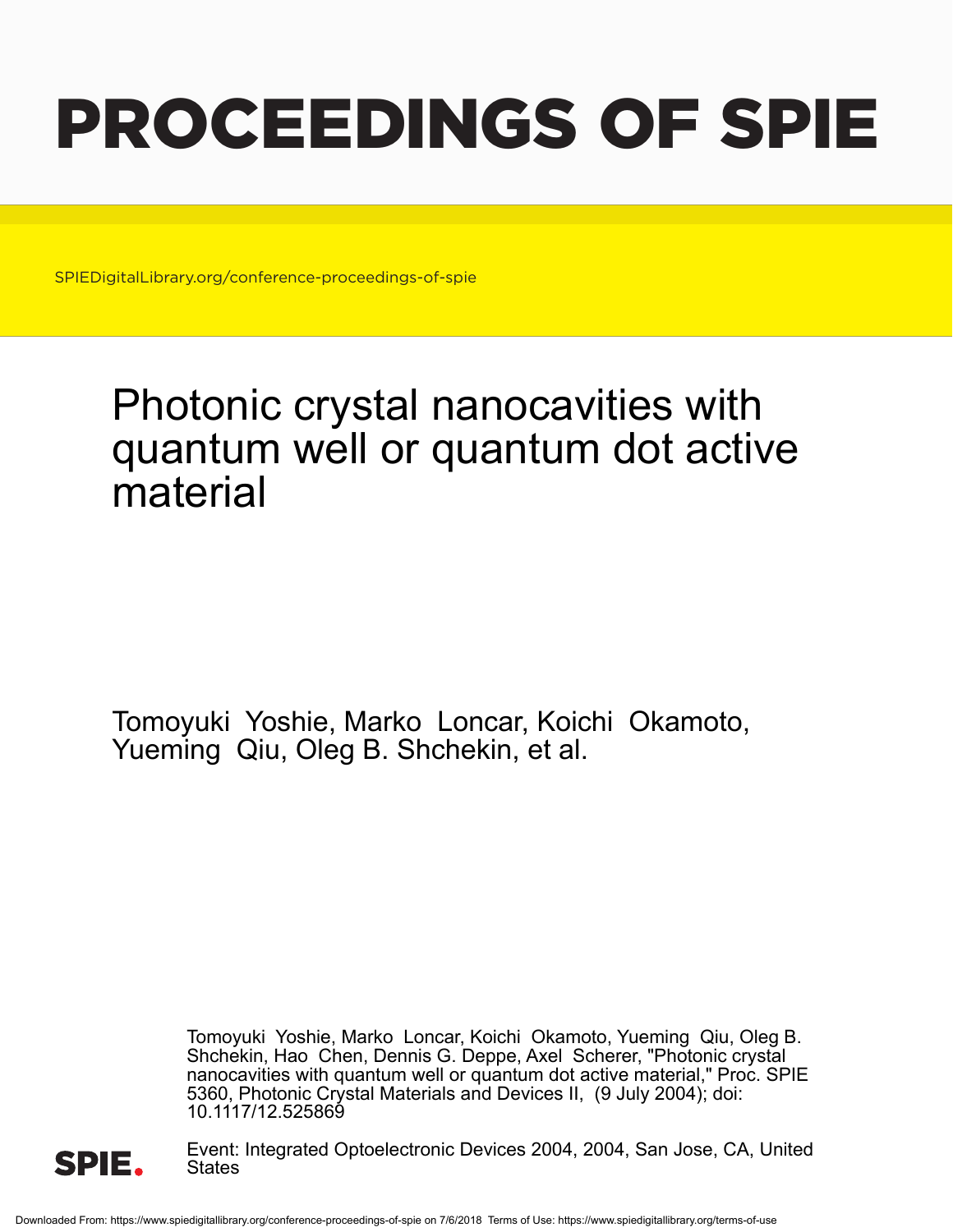### **Photonic crystal nanocavities with quantum well or quantum dot active material**

Tomoyuki Yoshie<sup>a</sup>, Marko Lončar<sup>a</sup>, Koichi Okamoto<sup>a</sup>, Yueming Qiu<sup>b</sup>, Oleg B. Shchekin<sup>c</sup>, Hao Chen*c*, Dennis G. Deppe*c*,and Axel Scherer*<sup>a</sup>*

*<sup>a</sup>*Department of Electrical Engineering, Caltech, Pasadena CA 91125-9300 U.S.A. *<sup>b</sup>*Jet Propulsion Laboratory, Caltech, Pasadena CA 91109 U.S.A. *<sup>c</sup>*Microelectronics Research Center, Department of Electrical and Computer Engineering, the University of Texas at Austin, Austin TX, 78712-1084 U.S.A.

#### **ABSTRACT**

We have investigated the miniaturization of photonic devices for ultimate photon localization, and have demonstrated two-dimensional photonic crystal nanolasers with two important quantum nanostructures- quantum wells (QWs) and quantum dots (QDs). Photonic crystal cavities with QW active material are simple, but powerful nanolasers to produce intense laser output for signal processing. On the other hand, when located in a highquality factor  $(Q)$  nanocavity, because  $QD(s)$  strongly couple with the intense optical field,  $QD$  photonic crystal cavities are expected to be good experimental setups to study cavity quantum electrodynamics, in addition to high speed and compact laser sources. Our photonic crystal nanolasers have showed as small thresholds as 0.12mW and 0.22mW for QD-photonic crystal lasers and QW- photonic crystal lasers, respectively, by proper cavity designs and nanofabrication. For QD-photonic crystal lasers, whispering gallery modes in square lattice were used together with coupled cavity designs and, for QW-photonic crystal lasers, quadrapole modes in triangular lattice with fractional edge dislocations were used to produce high-Q modes with small mode volume.

**Keywords:** photonic crystal, laser, quantum well, quantum dot

#### **1. INTRODUCTION**

Enhancement and inhibition of radiation process were predicted to occur by Purcell.<sup>1</sup> The modification of the radiation process is understood by weak light-matter coupling in a frame of cavity quantum electrodynamics. Further optical confinement in small space causes strong interaction of light with matter in the cavity. Photonic crystal  $(PC)^{2,3}$  cavities are believed to provide such ultimate photon localization. Such PC cavities can be compact building blocks, which will be used in future integrated nanophotonic systems. One of the most notable characters of PC cavities is that the mode profile and the quality  $(Q)$  factors are geometrically controlled. When combined with active material such as quantum wells (QWs) and quantum dots (QDs), simple defect cavity designs provide compact lasers. The first photonic crystal lasers<sup>4</sup> were demonstrated on InGaAsP multi-QW structures. QW-PC lasers are simple, but powerful light sources. On the other hand, lasing actions from QD-PC nanocavities are difficult due to the small gain generation, but they have some advantages as efficient light sources over QW-PC lasers. They are (1)small surface recombination rate, (2) high spontaneous emission coupling ( $\beta$ ) factor, (3) small absorption loss by active materials in the surroundings, and (4) high speed signal modulation with small chirping.

We describe simple designs of planar photonic crystal nanolasers with quantum well or quantum dot active materials, and demonstrate low-threshold laser actions from such quantum active nano-materials.

#### **2. QUANTUM WELL PHOTONIC CRYSTAL NANOLASERS**

Planar photonic crystal nanocavities are fabricated in InGaAsP quantum well material, which consists of four 9 nm thick, compressively strained, quantum wells  $(\lambda=1550nm)$ , separated by 20 nm InGaAsP barriers

Further author information: (Send correspondence to T.Y.)

T.Y.: E-mail: yoshie@caltech.edu, Telephone: 1 626 395 2207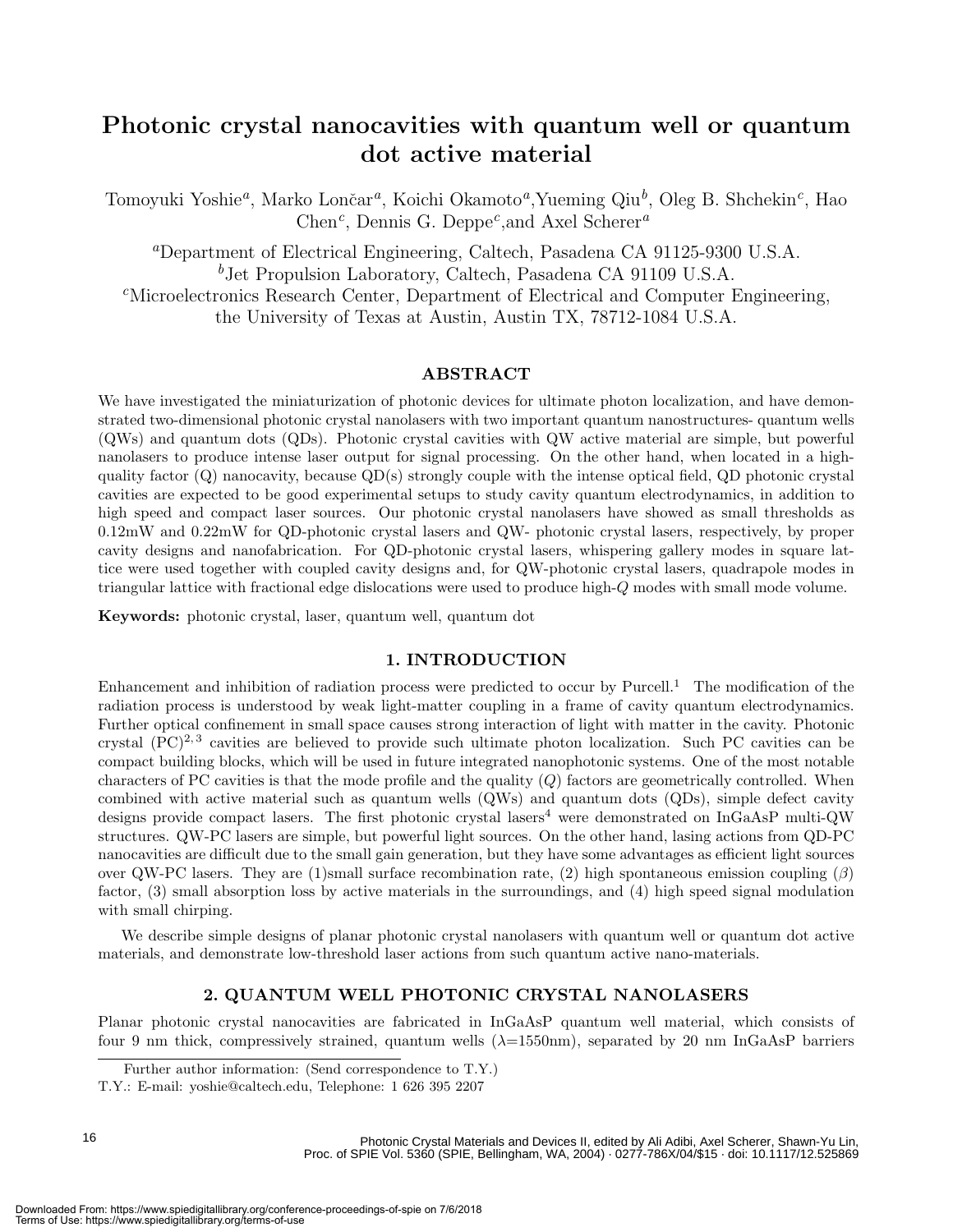

Figure 1. Collected peak output power of QW nanolasers as a function of input peak pump power. The duty cycle is 1% and 3%for black squares and black circles. The measurements were conducted at room temperature.

 $(\lambda=1220$ nm). This active material is grown in the center of a 330 nm thick InGaAsP slab. An InGaAs layer is introduced between the sacrificial layer and the InP substrate to automatically stop wet-etching at the layer. An etching mask is 40 nm Au on a top of 100 nm SiON, deposited using plasma-enhanced chemical vapor deposition. 150 nm poly methylmethacrylate (PMMA) electron beam resist was used to define patterns for electron-beam lithography. We use argon ion milling to transfer the patterns through the Au metal mask, and follow this step by a  $C_2F_6$  reactive ion etching (RIE) to transfer the mask from the Au into the SiON. Cl<sub>2</sub>-based inductively coupled plasma RIE is finally used to transfer the patterns from the SiON layer into the InGaAsP slab. The mask is removed in a hydrofluoric acid and the InGaAsP membrane is released from the substrate by wet etching in HCl solution. The final structure is a free standing membrane supported at one side. Each cluster consists of six different cavities that have received the same electron dose during the electron beam lithography step and, therefore, should have similar hole size  $(r)$  and lattice constant  $(a)$ . The only difference between cavities within a pattern is the value of the elongation parameter p that assumed values in the range  $p=0~0.25a$ . The periodicity of the structure characterized here was a ∼435 nm and a hole radius r ∼138 nm. This combination of geometries leads to a relative thickness of  $d/a=0.76$  and relative hole size of  $r/a=0.32$ . Using three-dimensional finite difference time domain code (3D-FDTD), we have found that in this case, the photonic band gap is located in the range  $a/\lambda=0.253\sim0.345$ . The structures were optically pumped using 10∼30 nsec long pulses in a period of 1  $\mu$ sec from a 830nm semiconductor laser diode. The pump beam was focused through a 100  $\times$ objective lens onto the sample surface to obtain a  $3\mu$ m spot size. The emission from the cavities is collected through the same lens, and the spectrum of the emitted light signal is detected with an optical spectrum analyzer.

The devices were tested for lasing.<sup>5</sup> Poor thermal heat sinking was expected for our membrane resonators, since the cavities are located in free standing membranes. Thus, we have pumped the structures with limited duty cycles (DC<3%). Lasing was observed in our cavities for several p4 ( $p/a=0.20$ ) and p5( $p/a=0.25$ ) structures, with different  $r/a$  parameters and defect hole sizes. In some cases, lasing could also be observed in p3 cavities( $p/a=0.15$ ). In Fig.1, we show the dependence of the output power on the input power for one of the lasing photonic crystal nanocavities. Threshold powers as low as  $P_{th}=214 \mu$ W were observed when this laser was pumped with approximately 1% duty cycle.

Our 3D-FDTD modeling predicts that the lasing modes have small mode volumes. To investigate the field profiles of lasing modes, we employed a near-field scanning optical microscope (NSOM).<sup>6</sup> An optical fiber tip is placed close to a sample surface by shear force feedback, and a He-Ne laser (633nm) and a diode laser (780nm) were used as cw excitation laser sources. Used samples have fractional edge dislocations in a single defect triangular lattice. A sample was selected such that only two localized modes (high-Q quadrapole mode and low-Qdipole mode) are seen in an InGaAsP QW emission range by  $\mu$ -photoluminescence. The emission was detected by a high-gain detector through a objective lens placed on a top of the sample. Metal coating on sides of the optical fiber tip helps suppression of signal detection of propagation modes. Figure 2 (a) is a typical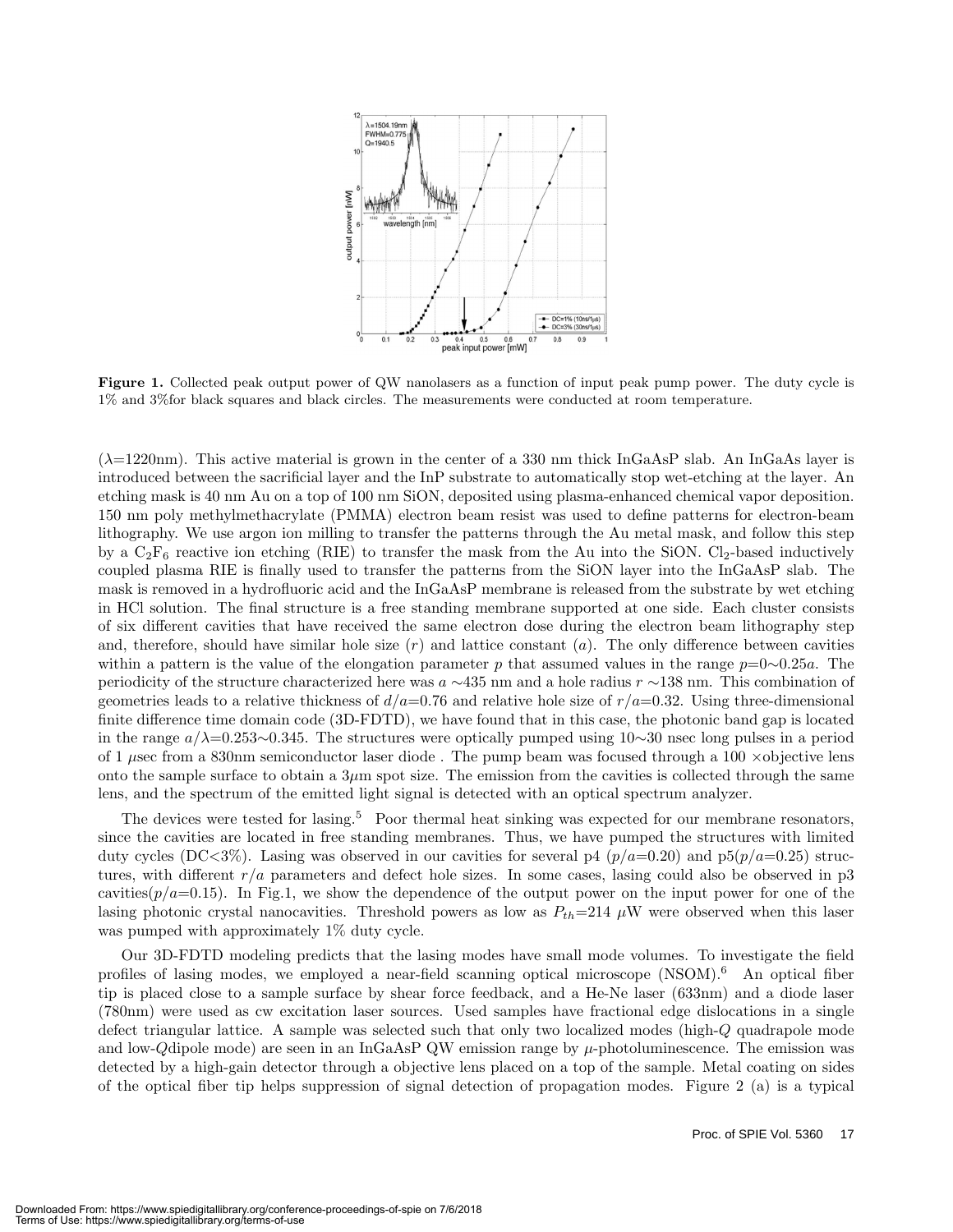

**Figure 2.** Panel (a) is a scanning electron microscopy image of a typical sample measured for NSOM. Panel (b) is a near-field scanning microscopy image of a superposition of orthogonal dipole modes. An NSOM tip was used to excite the modes.

sample image taken by a scanning electron microscope. Figure 2 (b) is an NSOM image of the sample. Without any filters, the observed image is considered to be a superposition of the two modes. We measured  $\lambda/\Delta\lambda=2,000$ around the threshold and realized laser action with low threshold of 220  $\mu$ W in the design with  $r'/a=0.18$  (r': defect air hole size). The bright spot was found in this image located at the center of the PC structures, matching the positions of the defect cavities. The small spots indicate that, indeed, the modes have small mode volumes as expected from our modeling. The NSOM images were very similar with a superposition of two field-profiles obtained by our 3D-FDTD modeling. An intensity decrease in the observed envelop function from the center defect to surroundings indicates evanescent decaying by photonic bandgap confinement of light. In the NSOM image, tighter optical confinements are observed along the horizontal direction than along the vertical direction. This results from better lateral confinements in high-Q quadrapole modes than in low-Q dipole modes.

#### **3. QUANTUM DOT PHOTONIC CRYSTAL NANOLASERS**

Quantum dot photonic crystal nanolasers were fabricated by using self-assembled InAs QDs and localized modes in planar square lattice. Five stacked self-assembled InAs QDs layers were grown by molecular beam epitaxy. The QD density in our samples is  $5\times10^{10}/\text{cm}^2$  in total and the QD layers were separated by 30nm GaAs layers. Al<sub>0.2</sub>Ga<sub>0.8</sub>As is used for cladding layers to form thin slab waveguides, which are deposited on an 800nm  $\rm Al_{0.94}Ga_{0.06}As$  sacrificial layer on a top of GaAs substrate. To define 200nm-thick 2D-PC slab cavities, electronbeam lithography, Cl<sub>2</sub>-based chemically assisted ion-beam etching, oxidation of  $\text{Al}_{0.94}\text{Ga}_{0.06}\text{As}$  layer, and wet etching of  $Al_xO_y$  layer were performed in regular sequence. The detailed fabrication steps can be found elsewhere.<sup>7</sup> Many geometries of single-, two-, and four-defect coupled cavities were fabricated within photonic crystals with lattice sizes of  $31\times31$ ,  $31\times33$ , and  $33\times33$ , respectively.

A pulsed 780nm semiconductor laser diodes was used to measure luminescence spectra and collected resonance power as a function of input pump power (L-L curves). Twenty nanosecond pulses with 2.86% duty cycle were applied to the pumping laser diodes. The pump light was confirmed to have good pulse shapes in time domain by a fast detector and a digital oscilloscope. The pumping beam diameter was varied up to  $4\mu$ m.

Figure 3-(a) shows two L-L curves taken from two- and four-defect coupled cavities. Each of these cavities exhibits distinct threshold and linear increase in output power above threshold. Threshold pump powers of  $120\mu$ W and  $370\mu$ W are measured for two- and four-defect coupled cavities, respectively. Considering filling factors and transmission of pump light at air/semiconductor interfaces, the pump light power in the membranes would be approximately only 15% of incident pump power with perfect absorption by cavities. Fifteen percentages of threshold incident pump powers are  $18\mu$ W and  $56\mu$ W for two-defect and four-defect coupled cavities, respectively. Actual absorbed pump power would be smaller than this estimation due to imperfect absorption. These facts

18 Proc. of SPIE Vol. 5360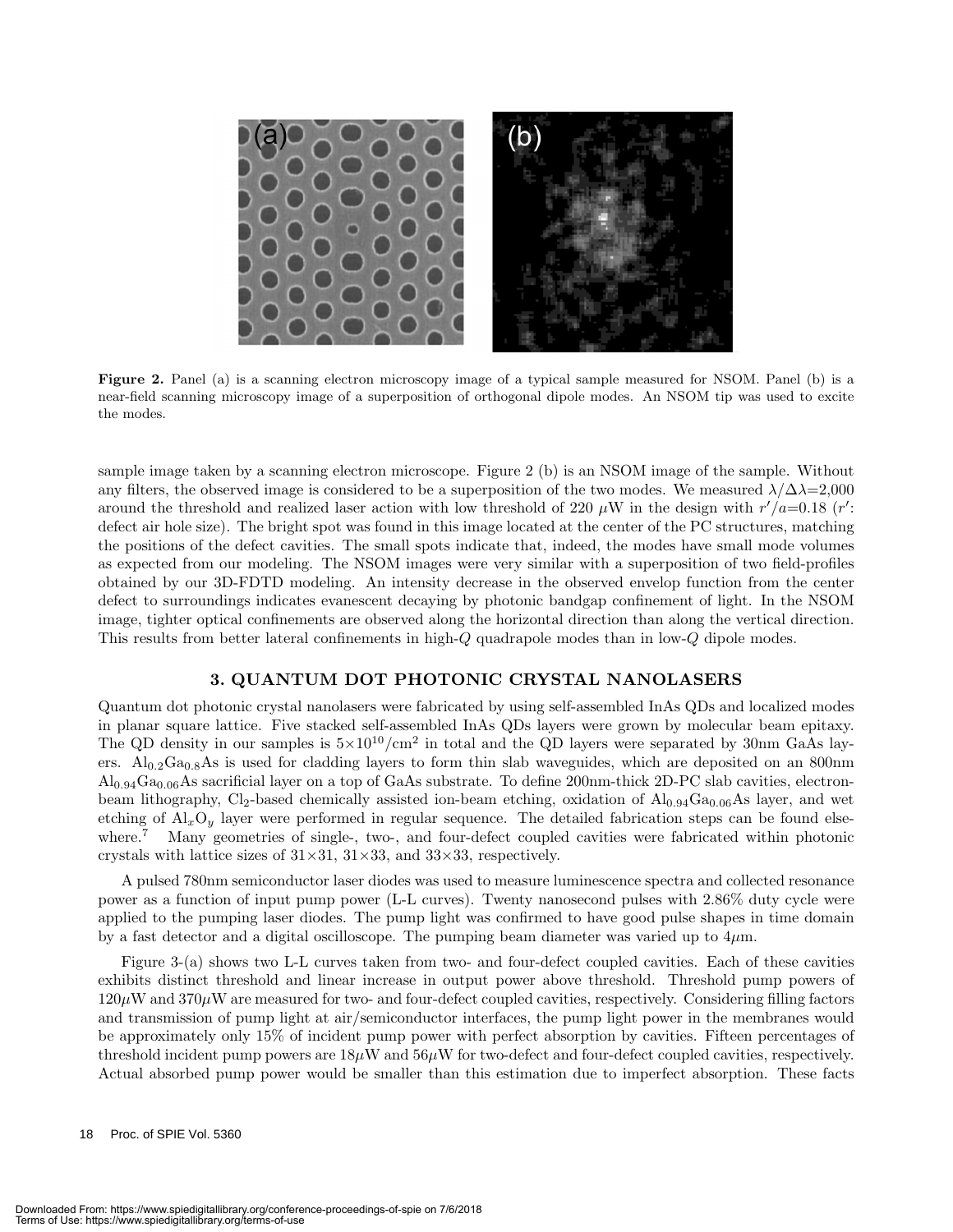

**Figure 3.** Collected peak output power of nanolasers as a function of input peak pump power for quantum dot photonic crystal nanolasers. Black and white circles are take from two-defect and four-defect coupled cavities, respectively. Panel (a) is a linear-linear graph, and (b) is a log-log graph to show approximate  $\beta$  factors. The duty cycle is 3%, and the pulse width is 20nanoseconds. The measurements were conducted at room temperature. The  $r/a$  s are 0.34 and 0.38, and as are 400nm and 420nm for two- and four-defect coupled cavities, respectively. d is 200nm.

allow us to believe that our nanolasers are operated by very small power and that sub- $\mu$ W threshold lasers could be constructed by improvement of fabrication. Figure 3(b) shows a log-log plot of output power as a function of input pump power. From the figure, it can be derived that the spontaneous emission coupling  $(\beta)$  factors are as small as 0.1. This indicates that 10 % of emission from quantum dot contributing to the lasing mode couples with the lasing modes and 90% of the emission couples with the rest of optical modes.

Figure 4 shows luminescence spectra from a four-defects coupled cavity. Below threshold (Fig.4 (a)), the resonance cannot be clearly observed. Close to threshold, nonlinear amplification of emission is seen (Fig.4 (b)). Above threshold (Fig.4 (c)), the resonance intensity increases significantly. The lasing wavelength of 1328nm matches the QDs ground state emission. The lasing frequency of  $a/\lambda = 0.316$  in this laser also matches the analyzed mode frequency of two-defect coupled cavities. Spectral line widths decreased from 1∼2 nm (below threshold) to less than 0.2nm (above threshold). With moderate CW pumping, the resonance showed  $\lambda/\Delta\lambda = 2100$ . The combination of distinct threshold in the  $L_{pump}$ - $L_{out}$  curves and line width narrowing both indicate that the cavities are definitely lasing.<sup>8</sup> For two-defect coupled cavities, the resonance was measured at  $a/\lambda=0.3$ . The simulated mode volumes are  $0.8\times(\lambda/n)^3$  and  $1\times(\lambda/n)^3$ , respectively, by using geometric parameters of lased PC samples. Single defect cavities did not lase in our experiments, probably due to a lack of sufficient gain from the QDs, but the single defect cavities have strong possibilities of lasing from our simulation results.

The number of QDs contributing to the lasing is calculated. The approximated formula is derived by starting from the threshold condition shown in a reference<sup>9</sup> with an assumption that material permittivity  $\epsilon(r)$  is almost uniform. The assumption seems to contradict with photonic crystals, but this is a good approximation to obtain an approximate point of threshold. In addition, the assumption is also good on our structures, in which all gain material is located on the photonic crystal slab, i.e.,  $\epsilon(r) = \text{constant}$  on all gain material. Then, we start from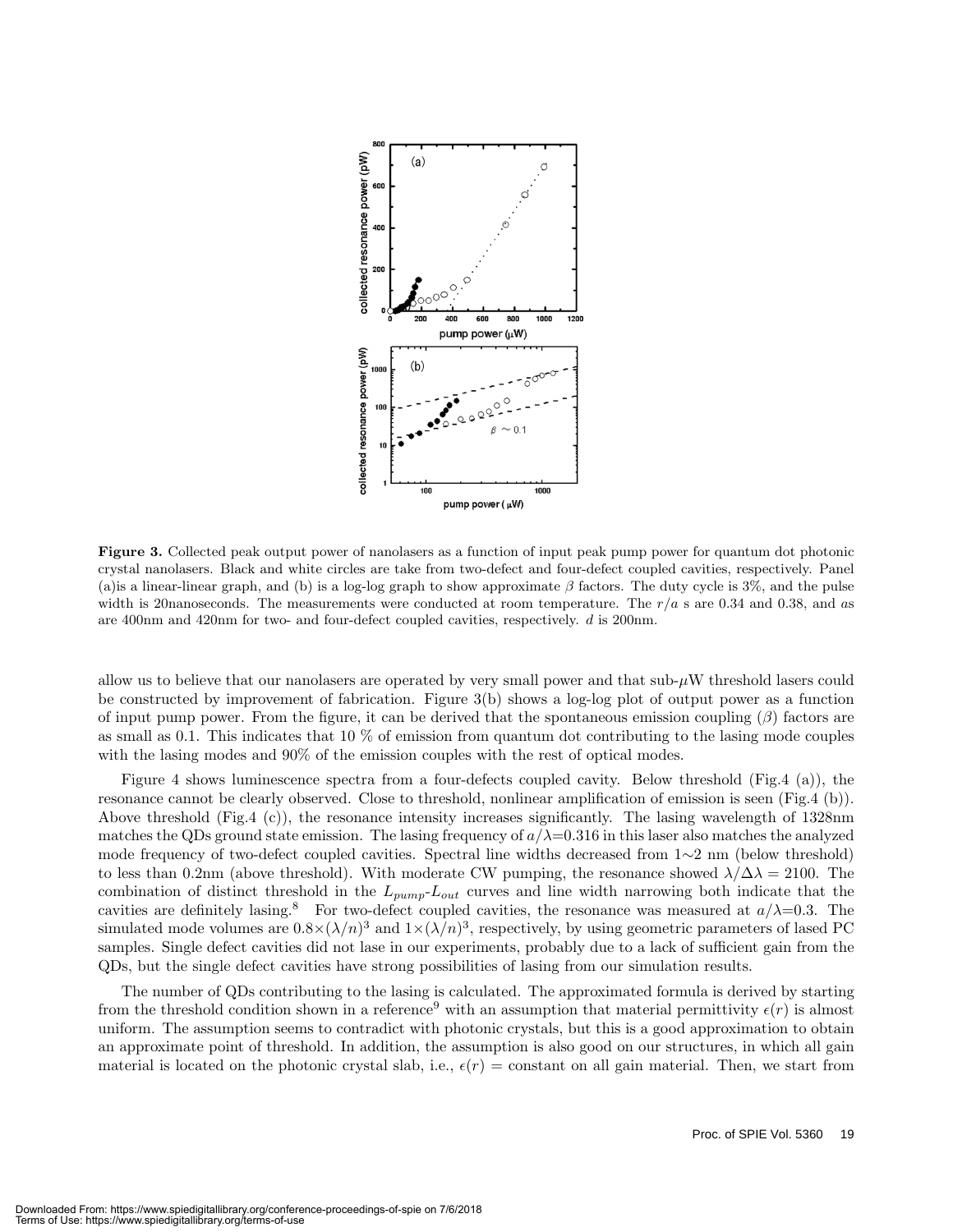

**Figure 4.** Spectra taken at three pump power levels for four-defect coupled cavity with quantum dots. The duty cycle is 3%, and the pulse width is 20 nsec. The measurements were conducted at room temperature.(a)140 $\mu$ W, (b)250 $\mu$ W,  $(c)990\mu W$ 

a threshold condition for a normal mode  $E_l(\vec{r})$  as follows<sup>9</sup>:

$$
\left(\omega_l^2 - \omega^2\right) + i\frac{\sigma\omega}{\epsilon} = \frac{\omega^2\epsilon_0 f}{\epsilon}\left(\chi' - i\chi''\right) \tag{1}
$$

$$
\int_{V} dr^{3} E_{l}(\overrightarrow{r}) \cdot E_{l}(\overrightarrow{r}) = 1
$$
\n(2)

$$
f = \int_{V_{active}} dr^3 E_l(\vec{r}) \cdot E_l(\vec{r}) \tag{3}
$$

where  $\omega = 2\pi\nu$ ,  $\omega_l = 2\pi\nu_l$ ,  $\sigma = \epsilon\omega/Q$ ,  $\chi = \chi' - i\chi''$  are lasing angular frequency, resonance angular frequency, conductivity and complex susceptibility.  $V_{active}$  is a volume where gain or loss is generated in a mode of interest.

The equation(1) gives a threshold condition containing Q factor and lasing wavelength at threshold and a lasing wavelength condition. Imaginary part of susceptibility is given by

$$
\chi'' = \frac{\mu^2}{2\epsilon_0 \hbar} \Delta N \frac{\Delta \nu / 2\pi}{\left(\nu - \nu_i\right)^2 + \left(\frac{\Delta \nu}{2}\right)^2} \tag{4}
$$

where  $\epsilon_0$  and  $\Delta N$  are permittivity in vacuum and the population inversion number per unit volume. The eqn.(4) is Lorentzian-shaped to represent gain from a single quantum dot.

After plugging the eqn.(4) into an imaginary part of eqn. (1), the following threshold condition is derived for a single quantum dot as

$$
\frac{\omega_l}{Q} = \sum_{m=1}^{M} \frac{g\omega\mu_m^2 \Delta\rho_m}{2\varepsilon V_o C_q} \frac{\hbar\Delta\omega_m}{(\hbar\omega - \hbar\omega_m)^2 + (\frac{\hbar\Delta\omega_{i,m}}{2})^2}
$$
(5)

and for  $N$  quantum dots as

$$
\frac{\omega_l}{Q} = \sum_{i=1}^{N} \sum_{m=1}^{M} \frac{g_i \omega \mu_{i,m}^2 \Delta \rho_{i,m}}{2\varepsilon V_o C_q} \frac{\hbar \Delta \omega_{i,m}}{(\hbar \omega - \hbar \omega_{i,m})^2 + (\frac{\hbar \Delta \omega_{i,m}}{2})^2}
$$
(6)

where

$$
\frac{1}{C_q} = \frac{|E_l(\overrightarrow{r}) \cdot E_l(\overrightarrow{r})|}{\max [E_l(\overrightarrow{r}) \cdot E_l(\overrightarrow{r})]}
$$
(7)

20 Proc. of SPIE Vol. 5360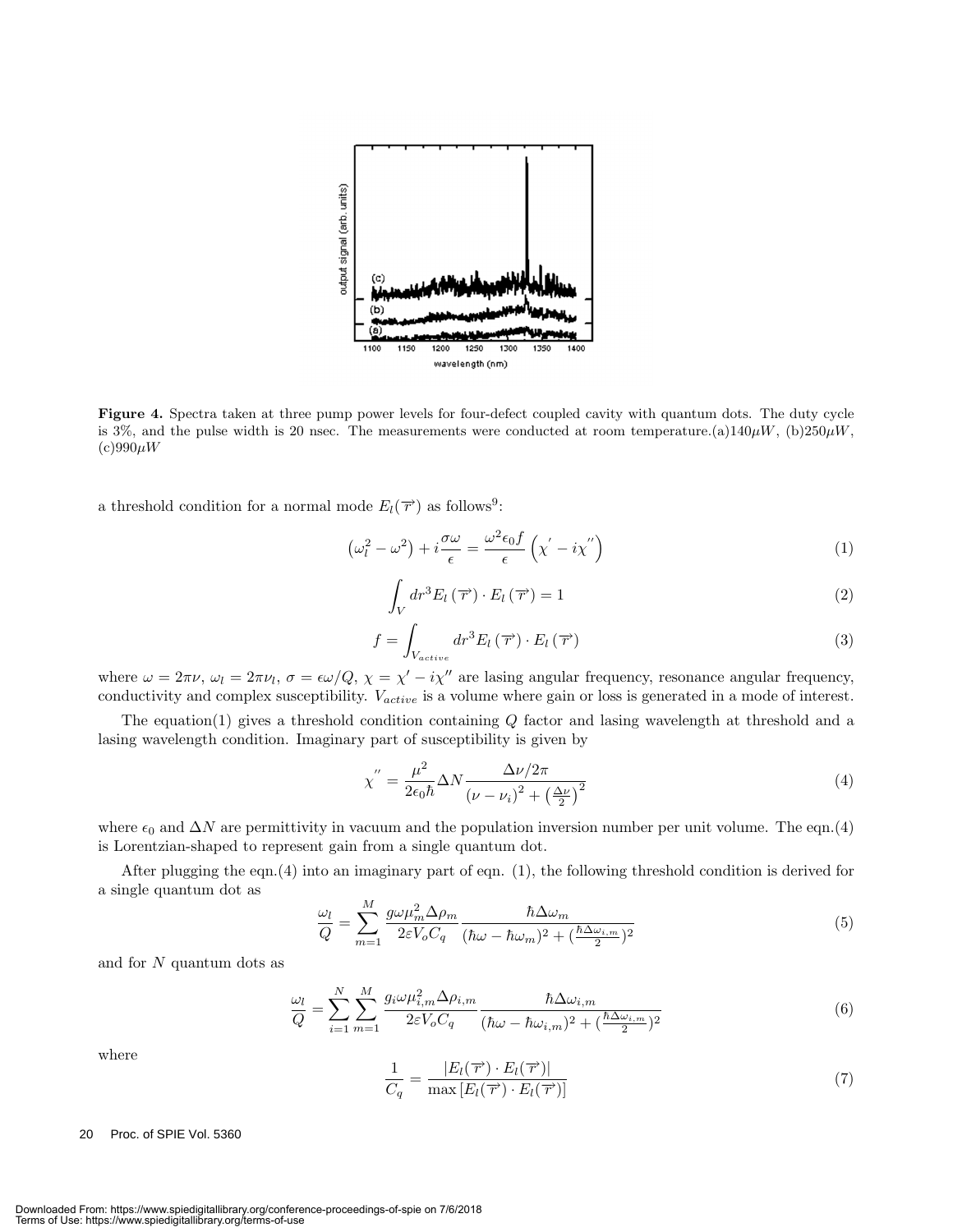

**Figure 5.** Minimum <sup>Q</sup>-factors to obtain lasing as a function of the number of QDs locating on maximum optical field points. Calculations are made for three homogeneous broadening:7meV, 0.7meV and 0.07meV. Due to random pick-up of QDs emission energy in Gaussian, the Q-factors needed for lasing are fluctuated.  $n = 3.4$ ,  $C = 1$ , and homogeneous broadening is 40meV.

$$
V_o = \frac{\int_V dr^3 E_l(\overrightarrow{r}) \cdot E_l(\overrightarrow{r})}{\max[E_l(\overrightarrow{r}) \cdot E_l(\overrightarrow{r})]}
$$
(8)

, and g and  $\Delta \rho$  are degeneracy of states and inversion factor of the transition.  $\omega \simeq \omega_l$  was also assumed because of the following condition explaining "the frequency pulling" of lasers.

$$
\omega = \frac{\omega_l}{\sqrt{1 + \frac{\epsilon_0 f}{\epsilon} \chi'}} \simeq \omega_l \left( 1 - \frac{\epsilon_0 f}{2\epsilon} \chi' \right)
$$
\n(9)

We define that effective number of QDs  $(N_{lasing})$  to obtain lasing action as the number of QDs located at maximum electric field, i.e.,  $C_q = 1$ . In order to obtain  $N_{lasing}$ , we assumed the conditions such as  $\Delta \rho = 1, \epsilon =$  $3.4^{2}\epsilon_{o}$ ,  $V_{cavity} = C(\lambda/n)^{3}$ , and squared QD dipole moment  $\mu^{2} = 1 \times 10^{-56} [\text{C}^{2} \cdot \text{m}^{2}]$ .<sup>10</sup> In addition, we randomly picked up the energy of each quantum dot in a Gaussian distribution, representing inhomogeneous broadening. An inhomogeneous broadening used in the following calculations is 40meV.

Figure 5 shows the minimum Q-factors as a function of the number of QDs on the maximum E field points and homogeneous broadening of a single QD to obtain lasing under the above assumptions. The values are numerically obtained. If  $0 < \Delta \rho < 1$  or  $0 < C_q < 1$ , the minimum Q-factor can be increased by a factor of  $1/(\Delta \rho C_q)$ . Assuming that our lasers have Q-factors of 2000,  $\Delta \rho = 0.7$ , homogeneous broadening of 7meV and  $C = 1.0$  for four-defect coupled cavities, the effective number of QDs are around 80. This is reasonable values, considering that the lasing mode has more QDs and the positions of QDs are random.

#### **4. SINGLE QUANTUM DOT LASERS**

Single QD lasers, which are analogous to a one atom maser (micromaser),  $11$  are one of the ultimate laser sources. One atom masers emit a coherent electromagnetic wave in, typically, the microwave region, resulting from strong atom-cavity coupling. For example, three level system of single Rubidium 85 is located in a high-Q cavity to create population inversion, and  $63P_{3/2}$ - $61P_{5/2}$  transition emits coherent 21.45GHz microwave.

When located in a high-Q cavity, the single quantum dot functions as an optical gain source with sharp linewidth like the atom does. It is desirable to use a solid-state QD instead of an atom beam for photonic circuits and quantum information systems, requiring rich resources of the state of art telecommunication technology. Using the equations in the previous section, we can derive what high  $Q$  factors are needed to obtain lasing action from a single QD in our PC cavities. Figure 5 also include minimum Q-factors to obtain single QD lasers. At room temperature homogeneous broadening is likely to be around 7meV, and the minimum Q-factors for single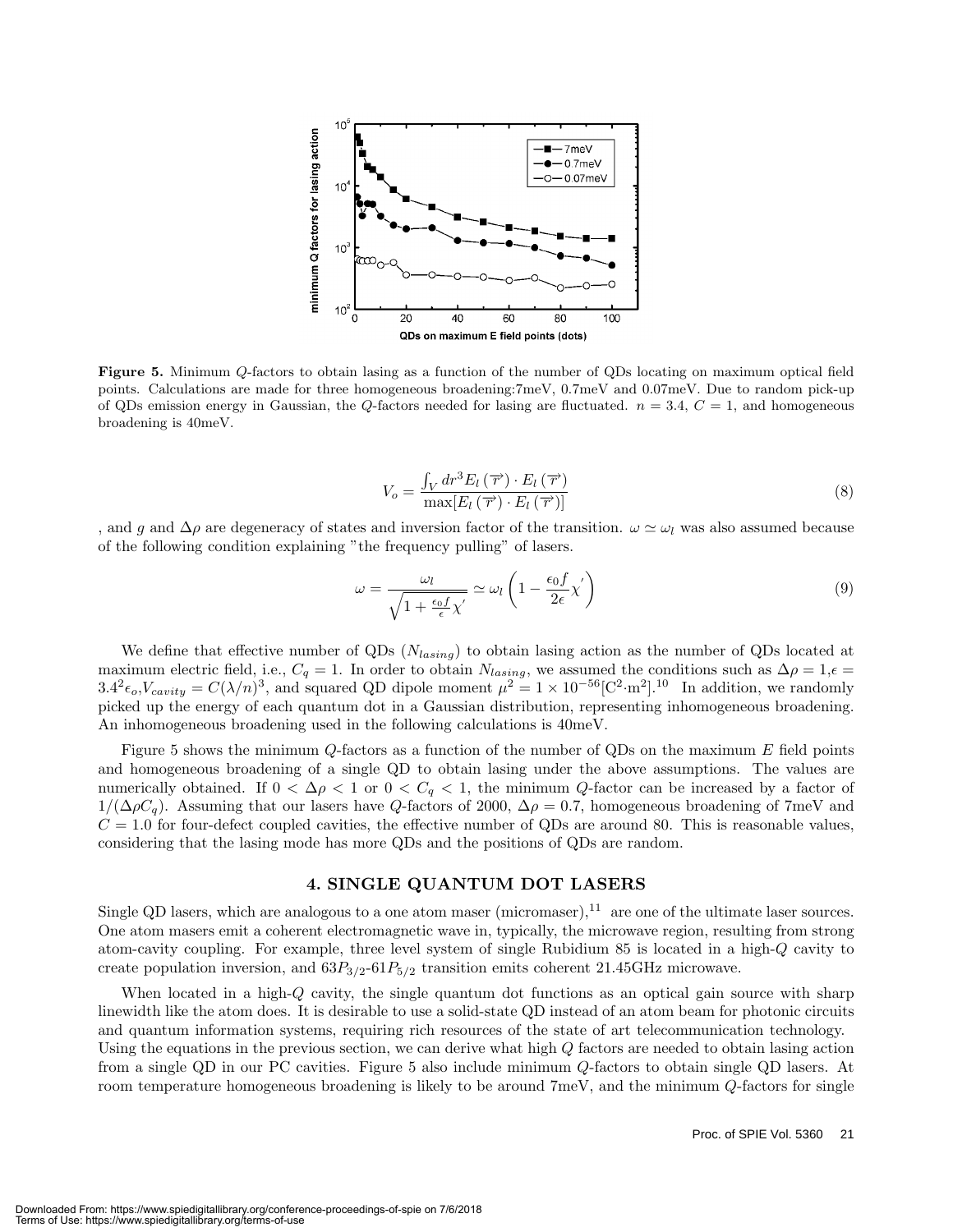

**Figure 6.** Mapping of <sup>C</sup>*<sup>q</sup>* value dependence on location of QDs for dipole mode in triangular lattice, which has small Q-factors. Six circles represent triangular lattice holes in dielectric slab. The figure center is a missing lattice point, which supports dipole modes. A distance between adjacent circles on horizontal axis is a lattice constant  $(a)$  of triangular lattice.



**Figure 7.** Mapping of <sup>C</sup>*<sup>q</sup>* value dependence on location of QDs for whispering gallery mode in square lattice, which has high Q-factors. Eight circles represent square lattice holes in dielectric slab, and the figure center is a missing lattice point, which supports whispering gallery modes. A distance between adjacent circles is a lattice constant (a) of square lattice.

QD lasing are at least 60,000, which is smaller than predicted maximum Q-factors of WGMs generated in single defect square lattice holes. By decreasing sample temperature to 77K or cooler, the homogeneous broadening is easily narrowed to less than 1meV. Then lasings are more likely to occur since, for homogeneous broadening of 0.7meV, 6,600 is a minimum Q-factor for single QD lasing.

A decrease in QD density in samples in order to pursue single QD lasing makes it unlikely that the single QD is located at the maximum E field points. In order to know the single QD position effects,  $C_q$  value mapping over PC structures are obtained by using two PC modes of dipole modes in triangular lattice and WGMs in square lattice. The analyzed dipole modes have  $Q_v = 300$  and  $V_{mode} = 0.22(\lambda/n)^3$ . Figure 6 shows  $C_q$  mapping over a middle slice of PC slabs. It can be noticed that the center is the best point to put a single QD for this mode. Necessary Q-factors by eqn.(5) are  $15,000 \times C_q$  and  $1,600 \times C_q \gg 300$  for homogeneous broadening of 7meV and 0.7meV, respectively. Therefore, even though we succeed to locate a single QD position on maximum  $E$  field,